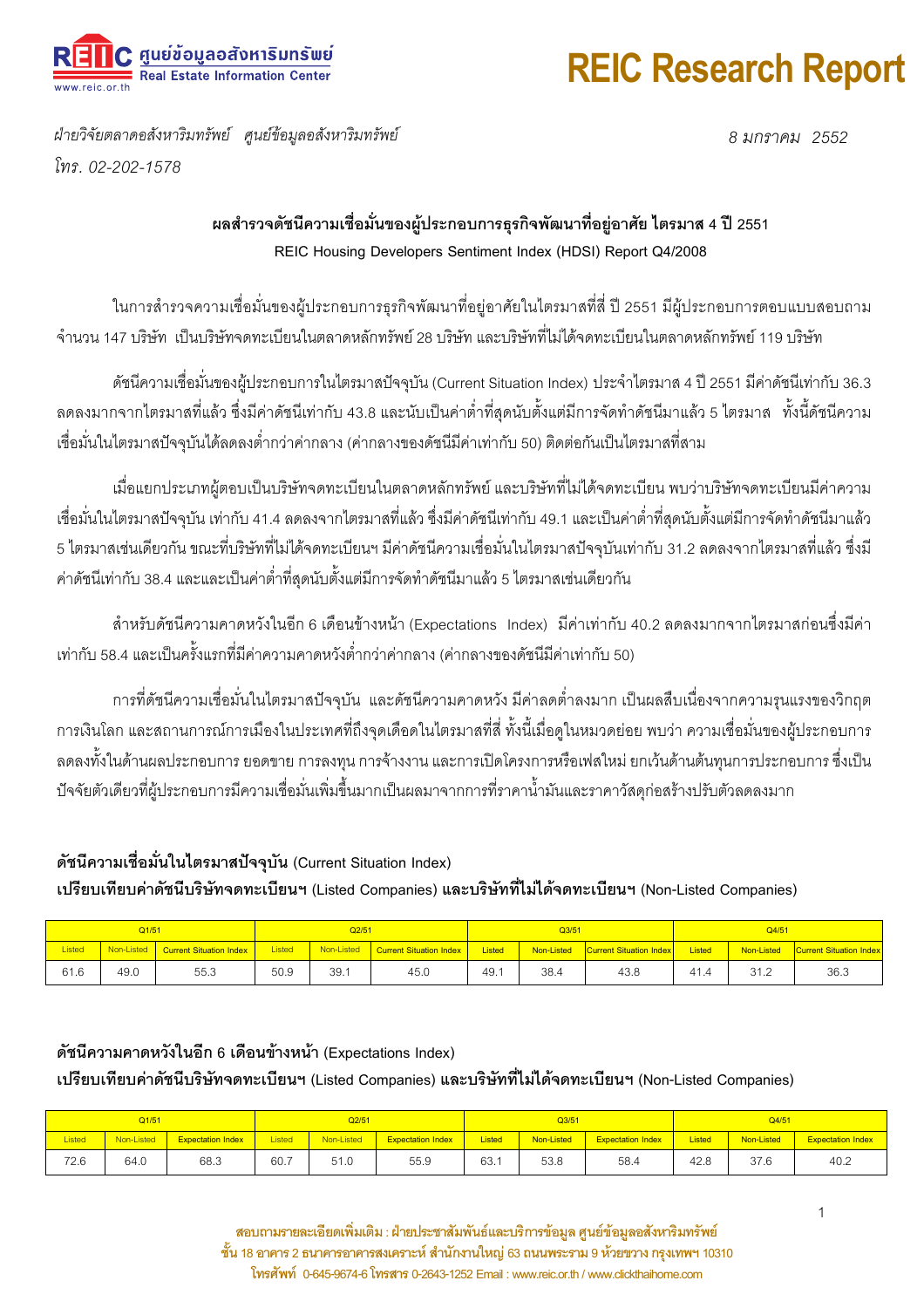# ดัชนีความเชื่อมั่นในไตรมาสปัจจุบัน (Current Situation Index)